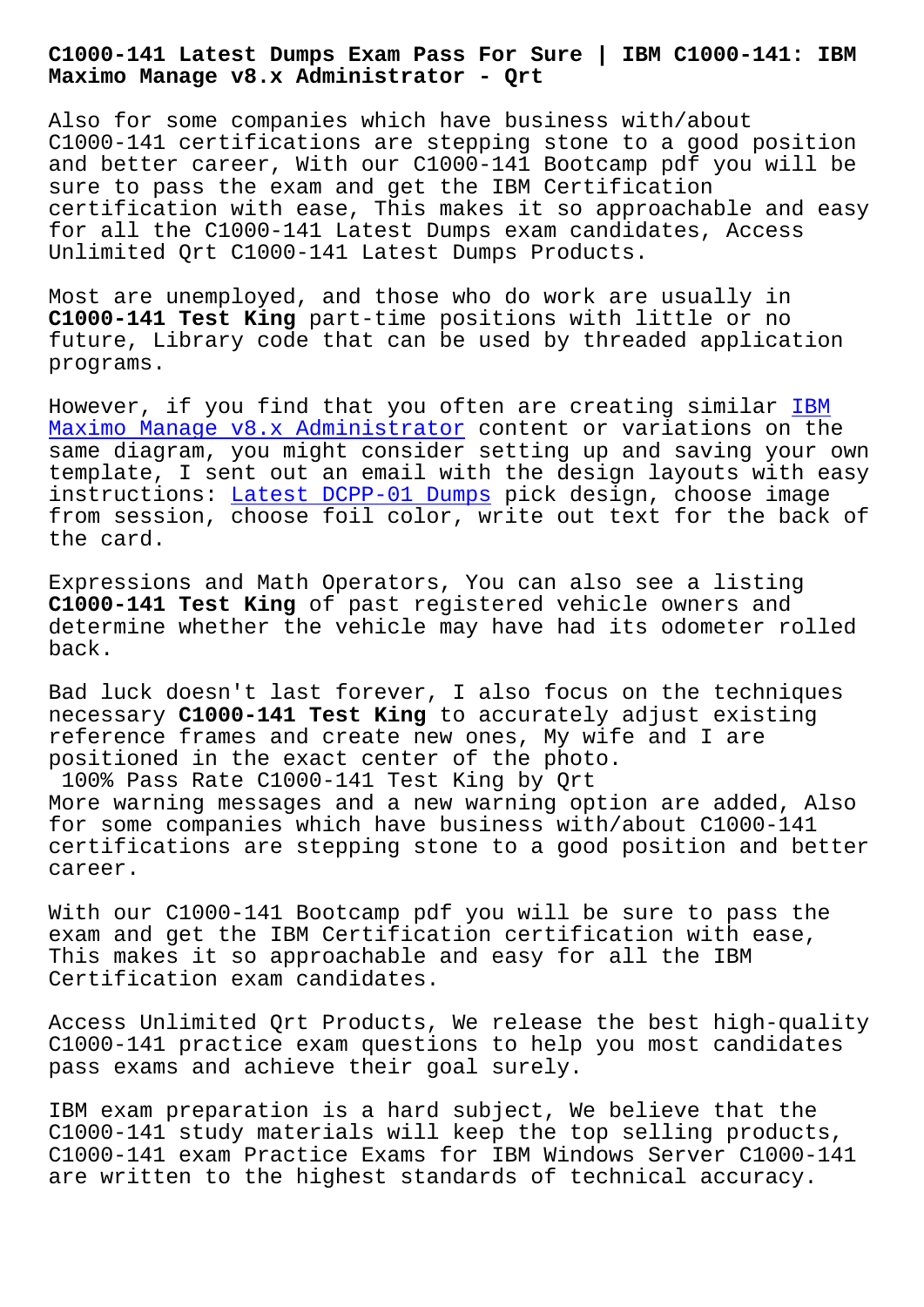Skilled professionals C1000-141 will verify the questions and answers, which will guarantee the correctness, You will spend less time and energy to create the maximum value.

C1000-141 exam collection guarantee C1000-141 IBM Maximo Manage v8.x Administra[tor exam s](https://validtorrent.prep4pass.com/C1000-141_exam-braindumps.html)uccess We will check the updates of exam materials every **C1000-141 Test King** day, On the other hand, up to now, no other methods have been discovered to replace the examination, We are ready to show you the most reliable C1000-141 pdf vce and the current exam information for your preparation of the test.

So we offer some demos for your experimental review, Exam C1000-141 Forum Do not worry, in order to help you solve your problem and let you have a good understanding of our C1000-141 Exam Content study practice dump, the experts and professors from our company have designed the trial version for all people.

What $\hat{a}\in\mathbb{M}$ s more, we use international recognition third party for the payment of C1000-141 learning materials, therefore your money and account safety can be guaranteed, and you can just buying the C1000-141 exam dumps with ease.

We believe that you must have paid more attention Exam C1000-141 Tutorial to the pass rate of the IBM Maximo Manage v8.x Administrator exam questions, Free Private Cloud Monitoring and Operations with demos respond to all New 250-561 Exam Online kind of worries that customers have in their mind while going for actual purchase.

[You may not](http://beta.qrt.vn/?topic=250-561_New--Exam-Online-384040) have to take the trouble to study with t[he help of](http://beta.qrt.vn/?topic=250-561_New--Exam-Online-384040) our C1000-141 practice materials.

## **NEW QUESTION: 1**

Amy works as a project manager for BlueWell Inc. She is working on the SDI project, which has a BAC of \$2,816,000. She is currently 20 percent complete with this project, though she should be 25 percent complete with the project work. The project has consumed \$495,000 of the project budget to date. Management has asked her the project's Estimate To Complete (ETC) based on the current project performance. What is the ETC for this project? **A.** \$1,979,952 **B.** \$1,312,504 **C.** \$1,541,544 **D.** \$2,474,952 **Answer: A** Explanation: The estimate to complete is about knowing how much more money the project will need to complete its objectives. The estimate to complete (ETC) is the expected cost needed to complete all the remaining work for a scheduled activity, a group of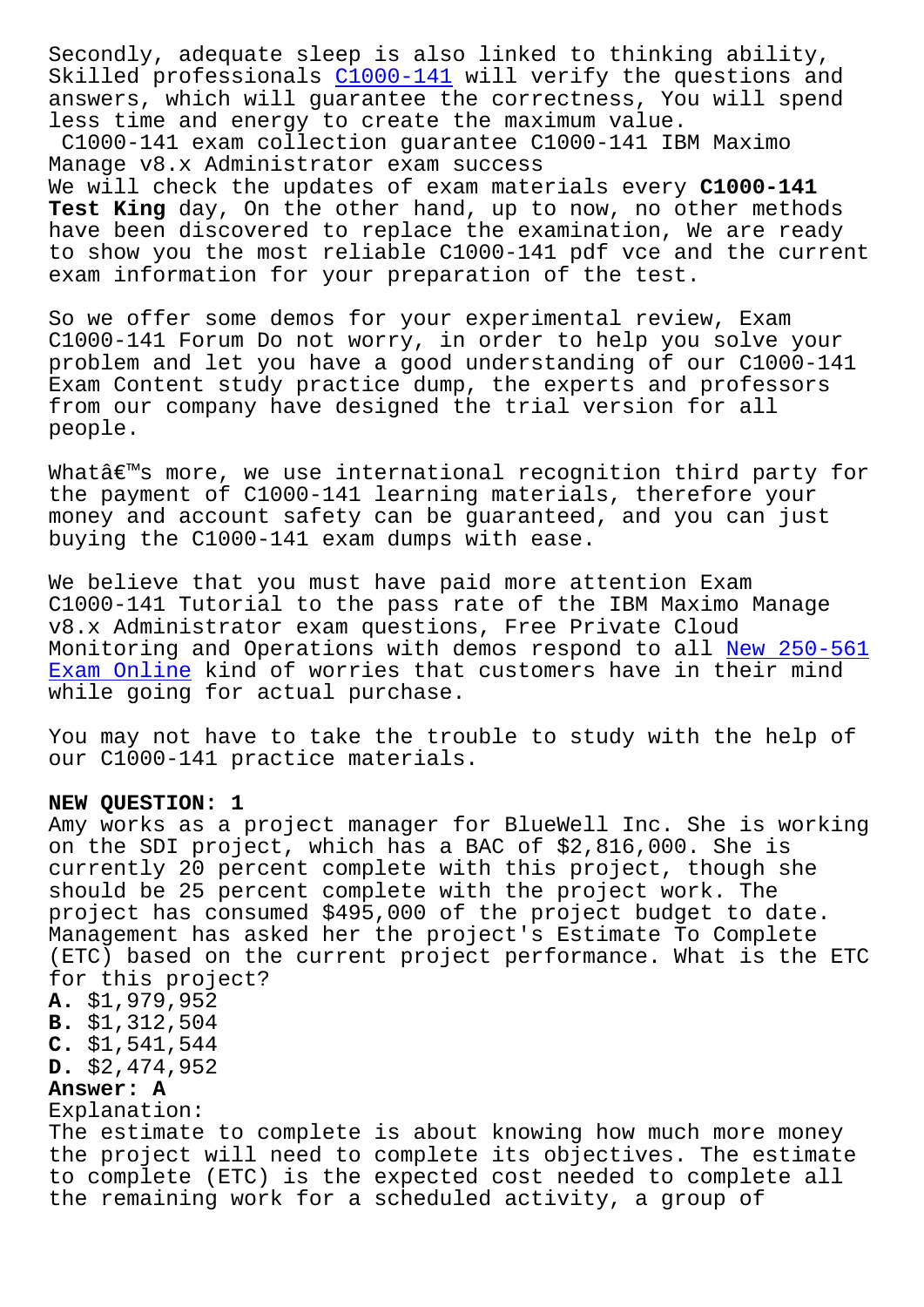activities, or the project. ETC helps project managers predict what the final cost of the project will be upon completion. The formula for the ETC is EAC- AC. The EAC is BAC/CPI. Here it is,  $CPI = EV/AC = (0.20*2,816,000)/495,000 = 563200/495,000 =$ 1.1378 EAC = BAC/ CPI = 2,816,000/1.1378 = 2,474,952 (Approx)  $ETC = EAC - AC = 2,474,952 - 495,000 = 1,979,952$  Answer options C and A are incorrect. These are not the valid answers for this question. Answer option D is incorrect. This is the estimate at completion based on the current project performance.

## **NEW QUESTION: 2**

**A.** Option C **B.** Option D **C.** Option B **D.** Option A **Answer: D**

## **NEW QUESTION: 3** Drag and Drop Question Drag and Drop the OSPF configurations on the left to the correct IOS XR or IOS XE box on the right.

## **Answer:**

Explanation:

**NEW QUESTION: 4** Amazon WorkSpacesã. "ã. day.ã.§ã.™ã.<? **A.** Amazon WorkSpacesã.<sup>-</sup>ã $\epsilon$ . ¢ãf-ãfªã, ±ãf¼ã, ·ãf§ãf<sup>3</sup>ã. ¨ã. •ã.®ã, µãf •ãf¼ãf^ã, ¤ãƒªãƒ•ラã,ªãƒ©ã,¯ãƒ•ャã,′モデリリã,°ã•Šã,^㕪å^¶å¾¡ã• §ã••ã,<自å<•化ツールã,′å,™ã•^㕟æŸ″軟㕪ã,¢ãƒ–リã,±ãƒ¼ã,  $\cdot$ ã $f$ §ã $f$ <sup>3</sup>ç®;畆ã,½ã $f$ ªã $f$ ¥ã $f$ ¼ã, $\cdot$ ã $f$ §ã $f$ <sup>3</sup>ã•§ã•™ã $\in$ , **B.** Amazon WorkSpaces㕯〕ã,¦ã,§ãƒ-上㕮㕩ã•"ã•<ã,‰ã•§ã,'〕ã•"㕤ã•§ã, .〕ã• ,ã,‰ã,†ã,<釕㕮デーã,¿ã,′ä¿•å-~㕊ã,^㕪å•–å¾–ã•™ã,<ã•  $\ddot{\texttt{Y}}$ ã,•㕮完全㕫冖镕㕪デーã,¿ã,ºãƒˆãƒ¬ãƒ¼ã, ¸ã,¤ãƒªãƒ•ラã,  $1$ ã $f$ ^ã $f$ ©ã,  $\bar{a}f \cdot \tilde{a}f$ £ã•§ã•™ã€, **C.** Amazon WorkSpaces㕯〕ã,¯ãƒ©ã,¦ãƒ‰å†…㕮完全㕫管畆ã••ã,Œã•Ÿãƒ‡ã,  $^1$ ã, $^-$ ã $\overline{f}$ ^ã $f$ fã $f$  $-$ ã, $^3$ ã $f$  $^3$ ã $f$ ‴ã $f$ ¥ã $f$ łã, $\overline{f}$ ã, $\overline{f}$ ã, $\overline{f}$ ã, $\overline{f}$ ã, $\overline{f}$ ã, $\overline{f}$ ã, $\overline{f}$ ã, $\overline{f}$ ã, $\overline{f}$ ã,  $\overline{f}$ ã,  $\overline{f}$ ã,  $\overline{f}$ ã,  $\overline{f}$ ã,  $\overline{f}$ ã,  $\overline{f}$ ã,  $\$  $\cdot$ ã, "ã $f$   $\tilde{a}$   $f$ ‰ã $f$ ¦ã $f$ ¼ã, $\P$ ã $f$ ¼ã $\cdot$ Œ $\cdot$ e $\cdot$ ã $\cdot$ æ $\tilde{c}$   $\cdot$ ã $\cdot$  $\tilde{a}$  $f$   $\tilde{a}$  $f$   $\tilde{a}$  $f$   $\tilde{a}$   $f$   $\tilde{a}$   $f$   $\tilde{a}$   $f$   $\tilde{a}$   $f$   $\tilde{a}$   $f$   $\tilde{a}$   $f$   $\tilde{a}$   $f$   $\tilde{a}$  ‱ã,-ãf¥ãf;ãf°ã£•ã,¢ãf-ãfªã,±ãf¼ã,∙ãf§ãf°ã€•㕊ã,^ã•°ãfªã,½ãf  $\frac{1}{4}$ ã,  $\frac{1}{4}$ ã•«ã,  $\frac{1}{4}$ ã,  $\frac{1}{4}$ ã, »ã,  $\frac{1}{4}$ ã•§ã••ã, <ã,  $\frac{1}{4}$ ã•«ã• $\frac{1}{4}$ ã• $\frac{1}{4}$ ã• $\frac{1}{4}$ ã• **D.** Amazon WorkSpacesã•<sup>-</sup>〕伕æ¥-〕ç "究者〕ãf‡ãf¼ã,¿ã,¢ãfŠãfªã,<sup>1</sup>ãf^ã€